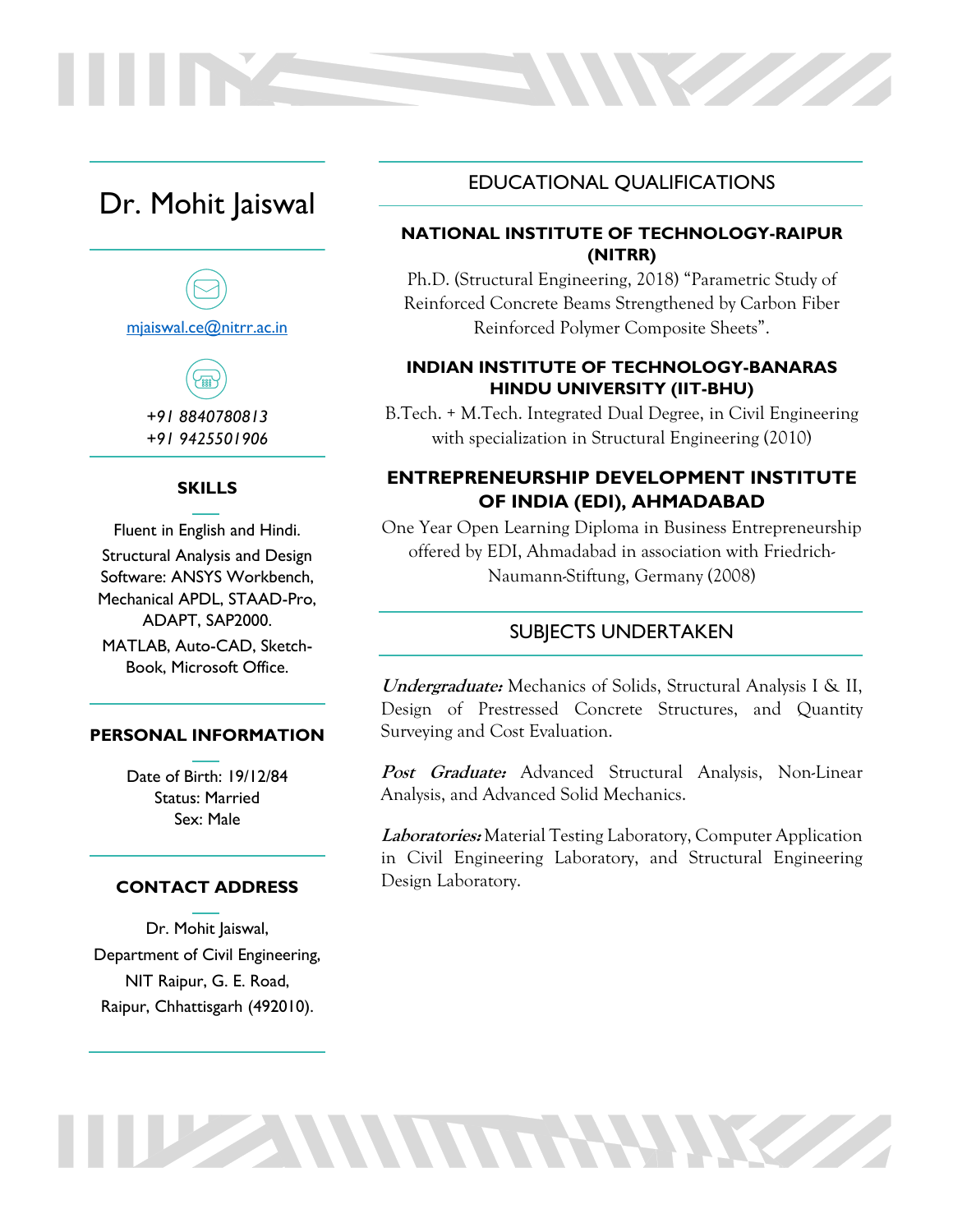# RESEARCH CONTRIBUTIONS

- Jaiswal, M. and Mandal, S. (2012). "A parametric study of ESWL on RC chimneys" Proceedings of 6<sup>th</sup> National Conference on Wind Engineering, CRRI, New Delhi, 14-15 Dec, 2012, pp. 215 – 226.
- Baxi, A., Patel, D. K., & Jaiswal, M. (2015). Greywater reuse: A feasibility study for NIT Raipur residential buildings. History, 1(4), 201-207.
- Jaiswal, M., & Ramtekkar, G. (2017). Experimental Study of Reinforced Concrete (RC) Beams Strengthened by Carbon Fiber Reinforced Polymer (CFRP): Effect of Beam Size and Length of CFRP. International Journal of Applied Engineering Research, 12(24), 14075-14081.
- Jaiswal, M., & Ramtekkar, G. D. (2017). Modeling of Carbon Fiber Reinforced Polymer (CFRP) Strengthened Reinforced Concrete (RC) Beams: Effect of Beam Size and CFRP Thickness. International Journal of Civil Engineering and Technology, 8(6), 507-516.

## OUTSIDE INTERACTION

- Lecture on 'Structural Engineering and Design: Theory and Practice' in an AICTE, New Delhi sponsored STTP at BIT Durg, 14-19 October, 2019.
- Lecture on 'Industrial Buildings and Application of Composite Materials in Civil Engineering' in a TEQIP-III sponsored workshop at CSVTU Bhilai on 26<sup>th</sup> March 2018.
- Lecture on 'Earthquake Resistant Construction Technique' in a training programme sponsored by Department of Revenue and Disaster Management, Chhattisgarh Government at B.R.P. Government Polytechnic College, Dhamtari on 20<sup>th</sup> March 2015.

## TRAINING AND WORKSHOPS

- Attended one day workshop on 'Capacity building in water governance and technical write-up' organized by IWWA Raipur at Department of Civil Engineering NIT Raipur, 08 December 2017.
- Attended a Two Week ISTE STTP on Introduction to Structural Engineering, under National Mission on Education through Information and Communication Technology by IIT Kharagpur, 4-9 January, 2016.
- Organizing committee member of one week STTP on 'Testing methods in civil engineering construction' Department of Civil Engineering NIT Raipur, 16-20 November 2015.
- Organizing committee member of a National workshop on 'Water Resource in Developing Countries: Planning and Management' Department of Civil Engineering NIT Raipur, 27-28 August 2015.
- Attended one day workshop on 'Construction of low volume roads on soft soil improved by locally

**THE MINIMUM RAMANESS**